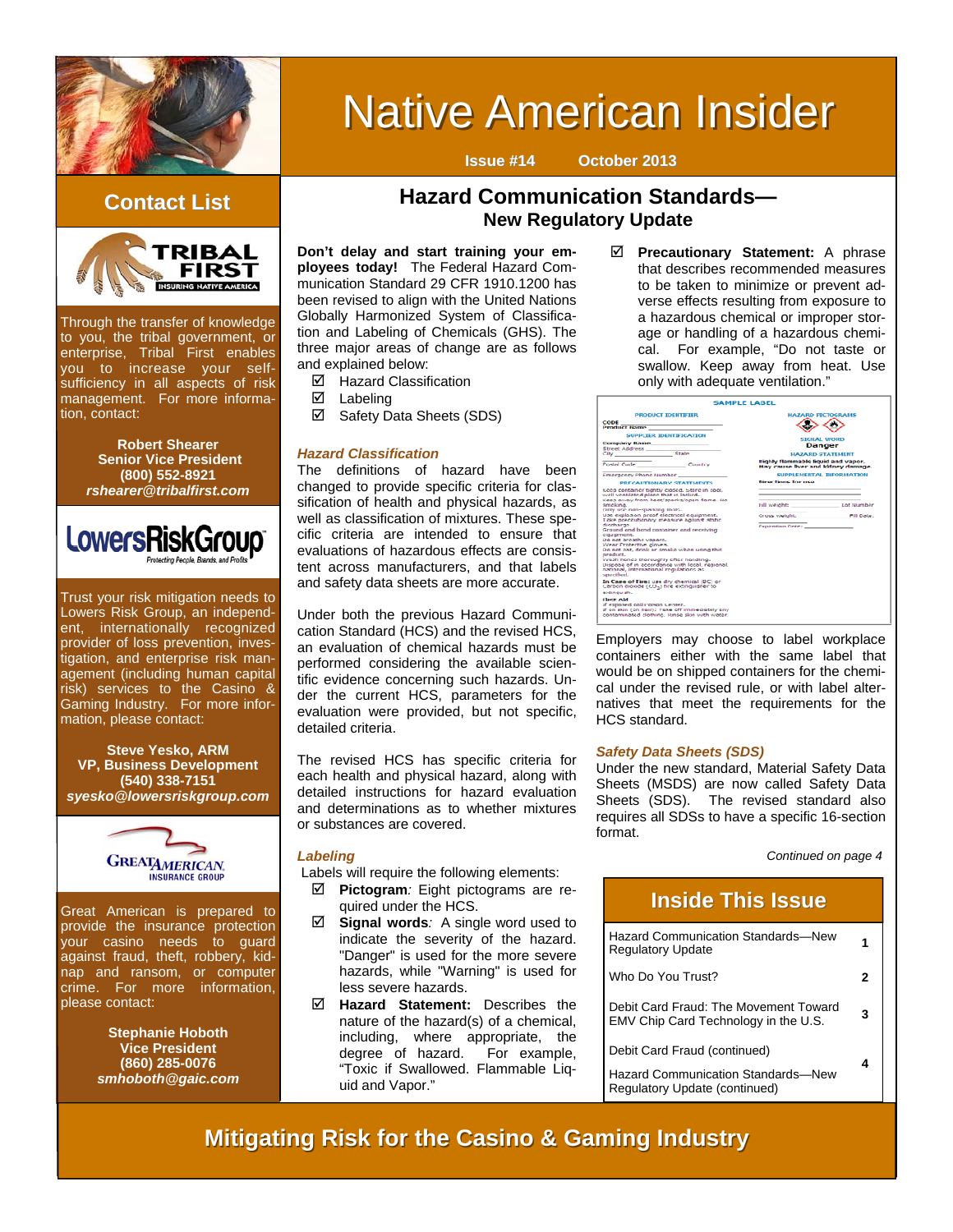### **Who Do You Trust?**

When employers hire staff, they hope to develop a relationship of trust. No matter the size, every business owner needs to delegate important tasks to a trusted employee at some point in time. Bookkeepers, office managers, controllers, vice presidents, CFOs, and other positions may all have the responsibility of maintaining bank statements, authorizing payments, or making deposits on behalf of the company. Unfortunately in business, trust can also act as a double-edged sword. It can help free up time to allow a company to grow, or it can give a dishonest employee the opportunity to steal. Temptations can be even higher in the gaming industry, due to the significant cash exposures that exist.

A bookkeeper for a popular racetrack and casino was hired for her positive employment history and accounting experience. Her duties included managing the horserace accounts, which gave her the responsibility of maintaining the money account and paying out the appropriate prize amounts. The bookkeeper came to work every morning without missing a beat. She was well liked by her coworkers and got along with her supervisors and customers. No one could have imagined that she was covering up a deep secret with her friendly smile and charming personality. After ten years of employment, she decided to retire. If it wasn't for a routine audit, no one would have ever discovered what she was able to hide.

A year after she retired, the racetrack and casino conducted an internal audit which uncovered a serious issue. A significant amount of money was missing from their account. Deposits had been forged, cash was misappropriated, and several payments were made to an unfamiliar vendor. This all traced back to one person, and one person only, the trusted bookkeeper. The internal audit revealed that the trusted bookkeeper was able to siphon \$1.7 million dollars from the company's horserace account during the last seven years of her employment.

Since the bookkeeper had the sole authority of managing the horserace account, she had the opportunity to forge the deposit reports while pocketing a significant amount of money each time. She also created a fictitious business account and made unauthorized payments to this account using the horserace account. Year after year, she used her employer's funds to pay for her lavish expenses, including jewelry, cars and exotic vacations. Her employer didn't notice, her co-workers didn't notice, and her neighbors never had a clue. Even though an internal audit caught the scheme a year after she retired, the bulk of the loss could have been avoided if the racetrack and casino implemented a separation of bank account duties and utilized stronger vendor controls.

Trusting employees can be costly to all businesses. Casino operators should put their trust in their own internal controls rather than the individuals they employ. The same person should not have the ability to authorize payments, make deposits, and reconcile the bank accounts. Every banking transaction should be separated and/or cross-checked by another employee or owner. The higher the cash exposure, the higher the need for a segregation of duties.

Vendor controls are also very important. Casino operators should perform background checks on all vendors to ensure that the businesses actually exist. Vendor background checks should include verifying Employer Identification Numbers, researching how long they've been in business, and reviewing their current financial strength. Once a vendor is cleared, operators should maintain a list of approved vendors and have a separate individual verify that payments are only made to the vendors on the approved list. Simple tasks like these can make the difference between a hundred dollar mistake and a multi-million dollar loss.

A dishonest employee will always find a way to get around a regulated system, however proper internal controls can help a business minimize a large loss. If properly insured, a casino, racetrack, or other business can help protect itself from a catastrophic loss. However, it will never be able to recover the opportunity to use those funds during the time the loss occurred. Many factors affect why employees decide to steal. It could be a financial hardship, it could be an addiction, or it could simply be the fact that the opportunity presented itself. The more opportunities an employee has, the more likely an employee will be dishonest. Strict internal controls can only minimize the various opportunities, and trusting employees will always have a part in business. However, if you had to bet on employee theft, trusting your good controls will always win over trusting the individual you hire.

> *By Tyrone R. Bell, Account Manager Great American Insurance Group Fidelity / Crime Division*

*The above narrative is fictional; however, it is based on situations that have been reported.* 

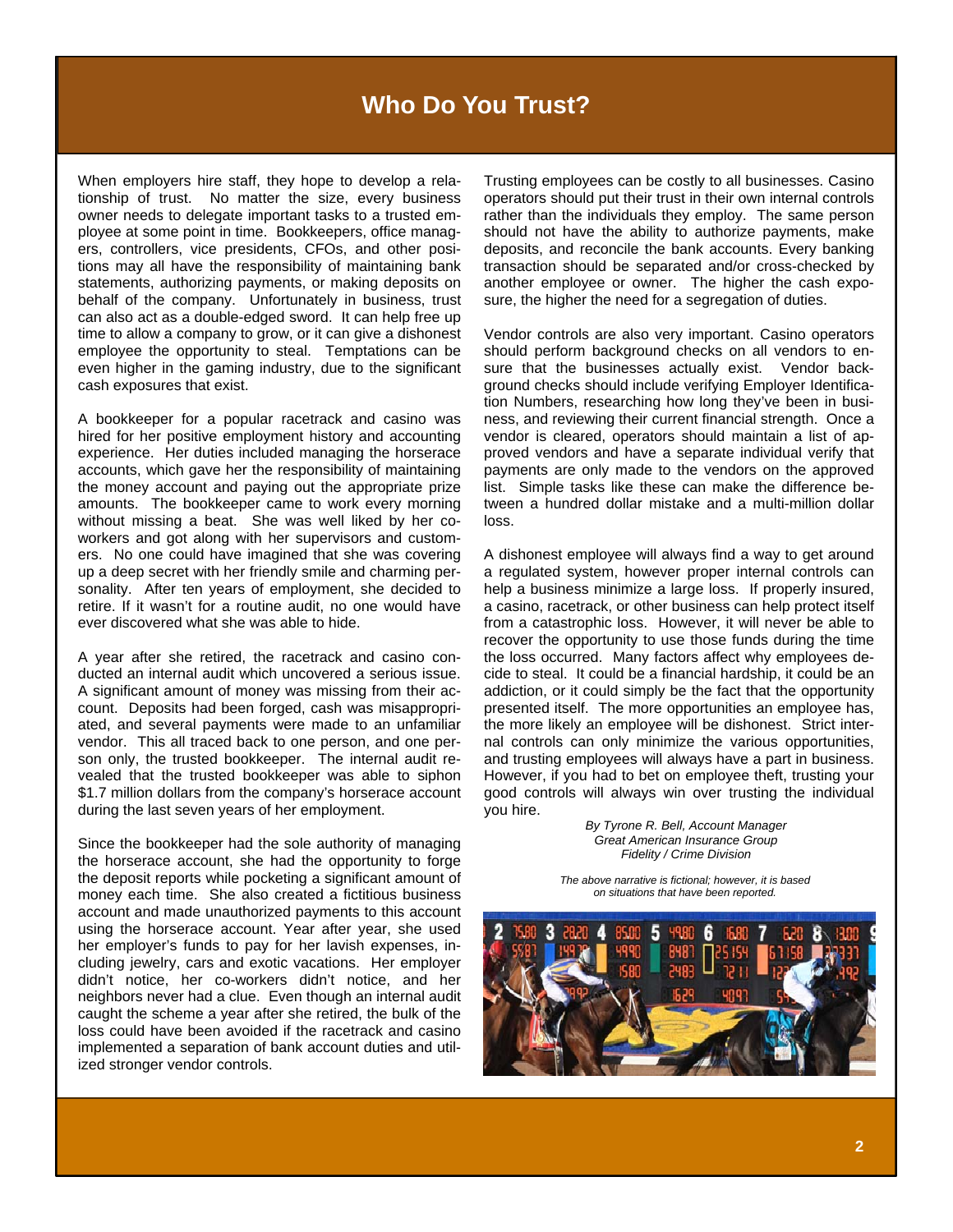# **Debit Card Fraud: The Movement Toward EMV Chip Card Technology in the U.S.**

The United States is often viewed as a world leader in many respects; however, there are a number of areas, especially from a technology standpoint, that the U.S. lags behind much of the world in the implementation of new technologies. One of these areas that has a direct impact on the rate of identity fraud is the use of EMV chip technology in debit and credit cards.

Identity fraud affects millions of people each year. There are many factors driving the increased levels of identity theft crime to include the general nature of the criminal element, economic challenges, and advances in technology available to fraudsters, to name a few. Among the many areas of identity theft fraud, one that continues to grow in recent years is debit card fraud. According to Javelin Strategy and Research, a provider of independent research focused on the financial services and payment industries, identity fraud increased 13 percent in 2011, with more than 11.6 million adults becoming victims in the United States. Javelin's research also indicates that debit card fraud accounted for 36 percent of all payment card fraud in 2011. Javelin's more recent research indicates that identity fraud occurrence increased again in 2012, affecting 5.26 percent of adults in the U.S. as opposed to the 4.9 percent affected in 2011. The result of this increase is an additional 1 million consumers being affected, a total of 12.6 million consumers in 2012.

With the continually increasing use of debit cards as opposed to cash or checks for making payments, the opportunities for financial account information to be compromised are continually on the rise. Lost, stolen, or compromised debit cards can result in fraud detrimental to an individual's finances. (The fact that the debit card is directly linked to your checking account and that any misuse can quickly empty your account resulting in missed payments, suffering all of the related circumstances and hardships, is a concern for many individuals.)

Some instances of debit card fraud relate to lost or stolen cards. Another scenario that is becoming more and more common is when an individual becomes the victim of debit card fraud having never lost possession of their debit card. Therefore, securing your information, such as your account number and personal identification number (PIN), is as important as securing the card itself. The criminal element is daily becoming more and more sophisticated and technologically savvy. They are continually devising new ways to steal your data from ATM machines, merchant payment terminals, or from you personally via email or telephone communication.

In recent years, there has been a steady increase in the controls implemented and information required for access

to financial information. Among these are requirements for more complex passwords, specific computer authentication, and the use of security questions to verify identity. Many countries outside of the United States have even started using a microchip, which is more secure than the magnetic stripe, to prevent the duplication of cards.

This microchip technology is known as EMV. EMV (a collaboration between EuroPay, MasterCard, and Visa) has created global standards for chip technology in debit and credit cards. The EMV standards define the specifications and procedures for all elements of the EMV chip payment cards and related devices, such as point of sale (POS) terminals and ATMs.

Chip cards are embedded with a microchip that has proven to be more secure than the current magnetic stripe used on most U.S. issued payment cards. The chip has the ability to store encrypted information that is used to verify the card's authenticity when it is entered into an EMV enabled device such as a POS terminal or ATM. A personal identification number (PIN) is required in what are referred to as "chip and PIN" transactions or a signature is required in what are referred to as "chip and signature" transactions. The encrypted chip and related security features make it extremely difficult to counterfeit the cards, which has been a problem with traditional magnetic stripe cards.

Identity theft is a major challenge throughout the world; however, most industrialized countries have transitioned to chip card technology in an effort to curtail the occurrence of card-present fraud. This technology has the potential to significantly decrease POS card fraud. Statistics show that other countries have seen a substantial decrease in cardpresent fraud since their introduction of EMV chip technology. Given that the U.S. is one of the few large economies that has not transitioned to the more secure chip technology, this fact only contributes to the focus of the fraudster on the U.S. as a target for counterfeit card fraud. With that being said, U.S.-based card issuers, financial institutions, and retailers are currently in the process of a shift to the use of chip technology in payment card transactions. Major U.S. card issuers American Express, Discover, Master-Card, and Visa have all announced EMV migration plans. In a press release dated July 30, 2013 from MasterCard and Visa, they announced plans to make "certain proprietary EMV chip technologies available to each other and other networks, enabling a debit chip transaction originating from a single chip application to be routed by the merchant to Visa, MasterCard, or any other U.S. PIN debit network that elects to participate in these same solutions," further stating that by "opening their investments and technologies

*Continued on page 4*